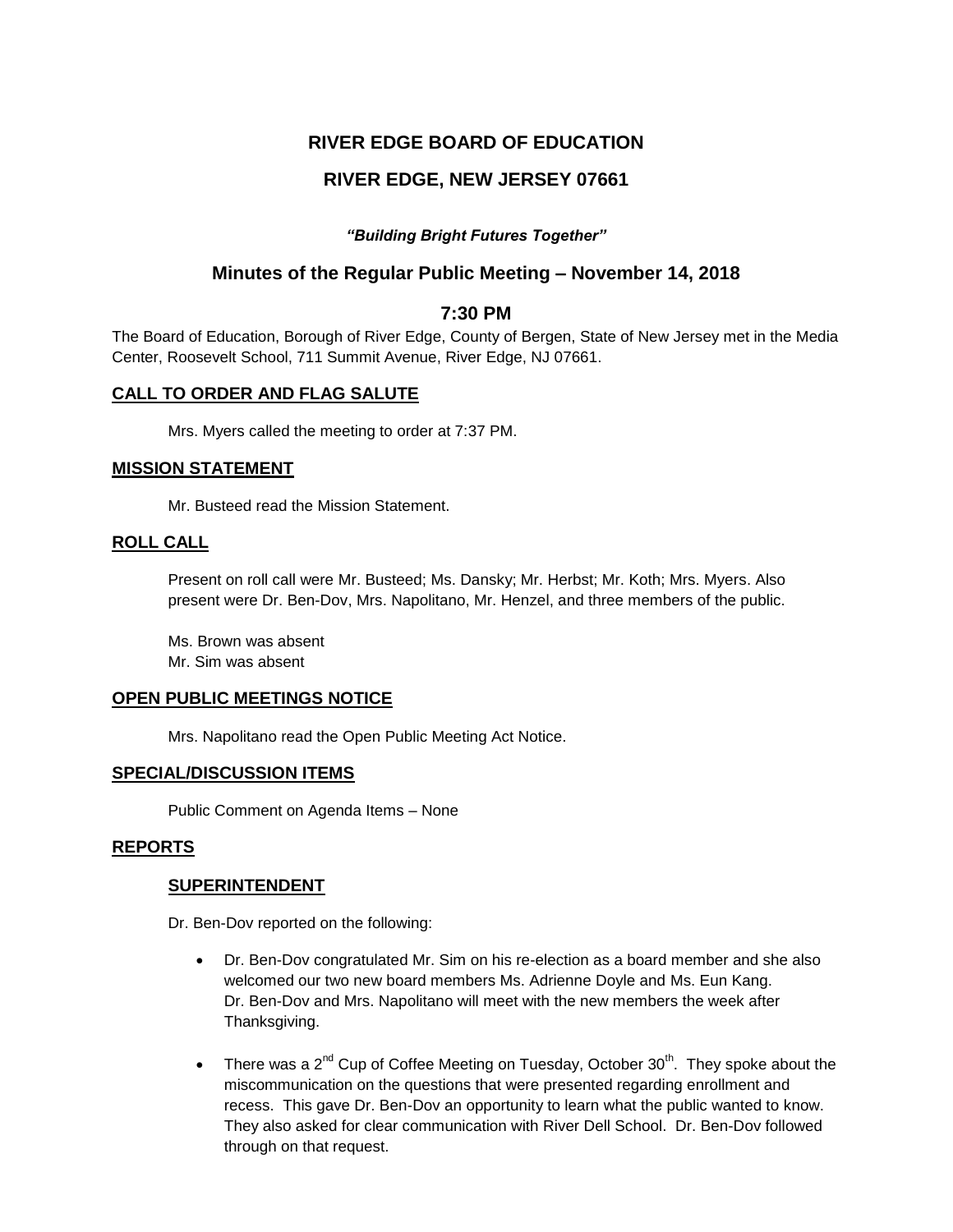- There was a request from some parents for us to not call the relaxation exercise teachers use in the classrooms "Yoga", since Yoga has a spiritual and religious meaning. Out of respect we are complying with this request. There will be a Mindfulness training for parents on the evening of November 26<sup>th</sup>.
- There was an HIB Incident to report. A complaint was made by a Roosevelt School Father of the alleged victim on October  $9<sup>th</sup>$ . It involved students from Roosevelt School using inappropriate language he felt indicated gender bias. It was investigated and found to be a behavior issue but not HIB related. Consequences were given in accordance with the River Edge Code of Conduct as well as restorative and counseling services. The behavior will continue to be monitored.
- Korea Day was celebrated on November  $3<sup>rd</sup>$  at the River Edge Public Library. Dr. Ben-Dov and Mrs. Heitman attended and addressed the groups. It was nicely attended and many talented performers were featured, including many of our students in Taekwondo.
- There was a Veteran's Day Ceremony on November  $7<sup>th</sup>$  that was emceed by Mr. Joe Magueri. It was well attended by parents, students, veterans, commanders, administrators and Ms. Mary Karpowich, a World War II Veteran. It was a great ceremony.
- On November  $5<sup>th</sup>$  there was a surprise visit and drill by the Department of Education, the Prosecutor's Office, State Police, and a Sergeant from the River Edge Police Department. They conducted a lock down drill. They included teachers so that they could experience the drill from another angle. They also played a trick and no one failed it. A letter was sent to us with commendations and best practices that they observed as well as some recommendations. We have already began to implement them.
- Dr. Ben-Dov stated we have a guest with us tonight. Mr. Al Maglio from REEF, River Edge Educational Foundation, joined us tonight regarding the grant from Columbia Bank. The grant needed to go through a foundation. Mrs. Napolitano contacted REEF and REEF got a letter ready for the proposal. The Bank liked the proposed topics and offered the district \$15,000. Mr. Maglio received the check from Columbia Bank. Dr. Ben-Dov thanked him for his involvement over the last 15 years and for all that REEF has done for our students and community.

## **PRINCIPAL**

Mr. Henzel reported on the following:

- We had our Halloween parade two weeks ago. We staggered the start times of the parades to keep the crowds at a minimum. It was a huge improvement. Mr. Henzel also thanked the River Edge Police Department for patrolling the parade.
- A special thanks to the River Edge Fire Department, who came in to speak to the students about fire safety during fire safety month in October.
- Last week, we had a wonderful Veteran's Day Ceremony at Memorial Park. The students from both Roosevelt and Cherry Hill did a fantastic job.
- Parent/Teacher conferences are next week and parents were able to set up a conference with the teacher through Genesis and the Parent Portal.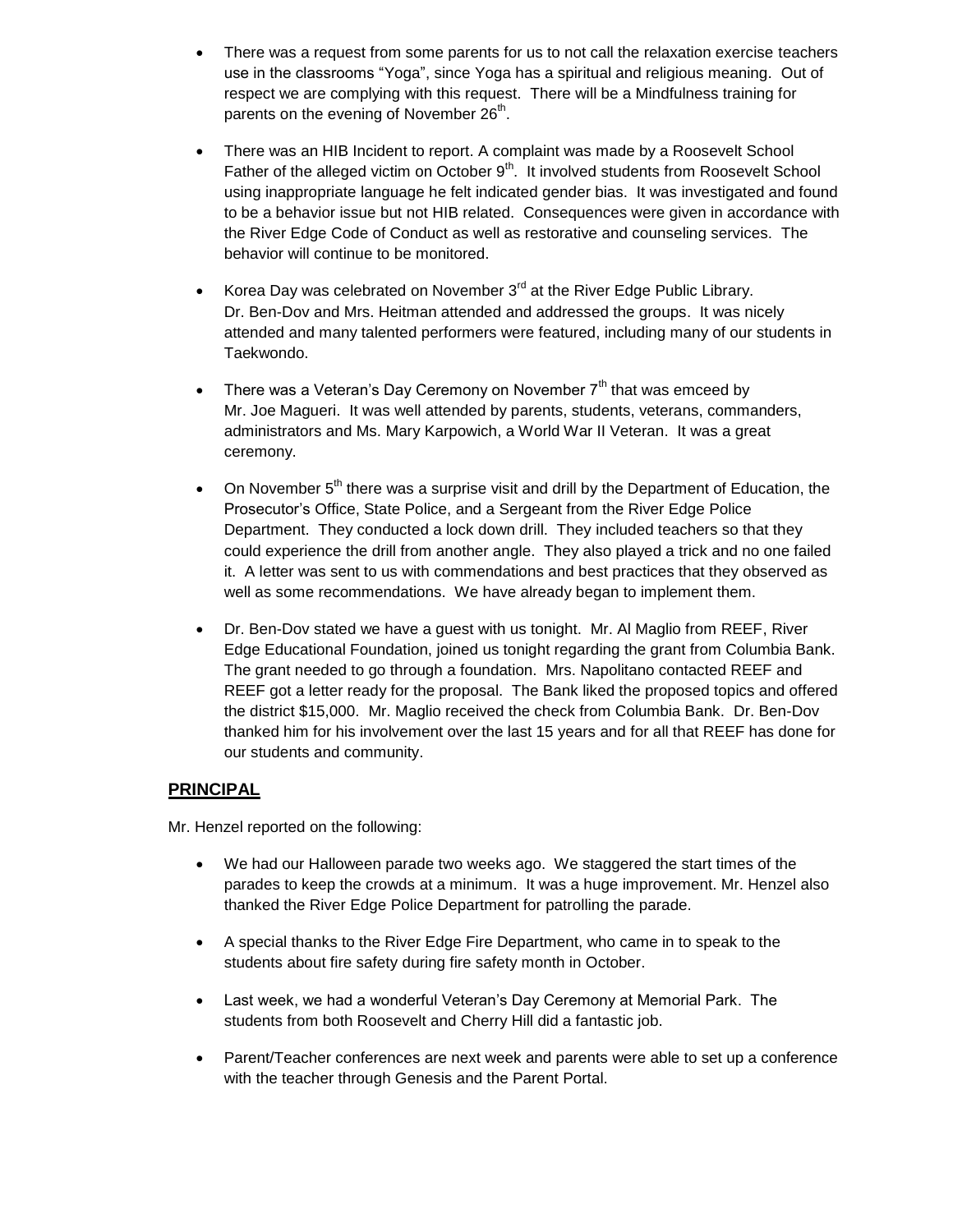## **BOARD SECRETARY**

Mrs. Napolitano reported on the following:

- Mrs. Napolitano discussed with the board members the date for the December board meeting. The board discussed and decided on Thursday, December 13<sup>th</sup>.
- There is a motion on tonight's agenda allowing the district to go out to bid on the air-conditioning for the Roosevelt School Gymnasium without demolition and replacement of acoustical ceiling and removal and replacement of light fixtures in its entirety.
- Mrs. Napolitano reviewed the budget calendar dates with the board members and discussed when state aid information would be released and the impact on the presentation dates.

## **PRESIDENT**

Mrs. Myers reported on the following:

 Mrs. Myers asked the board members if anyone would like to go over the highlights of the NJSBA Fall Convention they attended last month. Ms. Dansky and Mr. Herbst spoke about some of the workshops they attended.

# **COMMITTEES**

 Mr. Herbst spoke about the Policy Committee that met tonight before the board meeting. He stated the first reading of policies on tonight's agenda will be approved, but they will make the recommendation of eliminating policies #1200, Participation by the Public, and #4210, Tenure-Non-Certified Personnel.

## **MOTIONS TO BE ACTED UPON**

## **D. FINANCE/GRANTS/GIFTS**

**1**. That the Board of Education accept the \$15,000 donation from REEF (River Edge Educational Foundation) in conjunction with a grant from Columbia Bank for the district's plan for professional development for social/emotional needs and Mindfulness and additional security equipment (Addendum).

Motion by Ms. Dansky Seconded by Mr. Herbst

Ayes: Mr. Busteed, Ms. Dansky, Mr. Herbst, Mr. Koth, Mrs. Myers Nays: None

### **A**. **ADMINISTRATION/POLICY**

**1**. That the Board of Education approve the Minutes and Confidential Minutes of October 17, 2018.

Motion by Ms. Dansky Seconded by Mr. Herbst

Ayes: Mr. Busteed, Mr. Herbst, Mr. Koth, Mrs. Myers Nays: None, Abstained: Ms. Dansky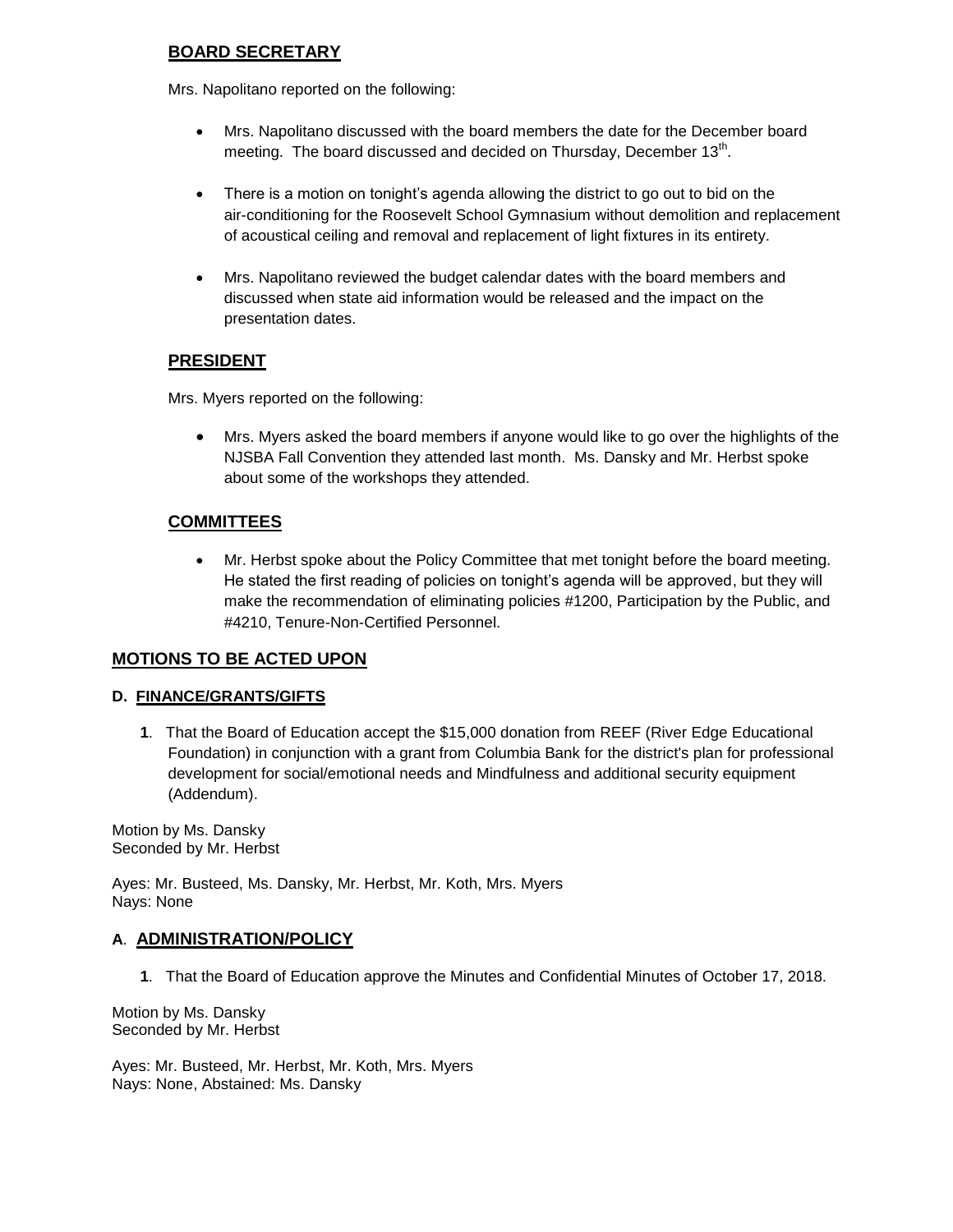- **2**. That the Board of Education approve the staff development and travel as per the schedules for November 2018 including relevant mileage reimbursement. (Addendum)
- **3**. That the Board of Education approve the completion of the following emergency drills:

| School                    | <b>Dates</b>                                              |
|---------------------------|-----------------------------------------------------------|
| <b>Cherry Hill School</b> | October 9, 2018 Lock Down<br>October 30, 2018 Fire Drill  |
| Roosevelt School          | October 11, 2018 Fire Drill<br>October 17, 2018 Lock Down |

**4**. That the Board of Education approve the following class trips:

| <b>School</b>      | Grade                       | <b>Destination</b>                                                 | Cost to<br><b>District</b> |
|--------------------|-----------------------------|--------------------------------------------------------------------|----------------------------|
| <b>Cherry Hill</b> | 3                           | <b>Meadowlands</b><br><b>Environmental Center</b><br>Lyndhurst, NJ | \$1,425.00                 |
| Roosevelt          | Κ                           | Montclair State<br><b>University</b><br>Montclair, NJ              | \$750.75                   |
| Roosevelt          | $\overline{2}$              | <b>Liberty Science Center</b><br>Jersey City, NJ                   | \$874.50                   |
| Roosevelt          | 6                           | The New Weis Center<br>Ringwood, NJ                                | \$1,200.00                 |
| Roosevelt          | 4                           | Museum Village<br>Monroe, NY 10950                                 | \$1,092.00                 |
| <b>Cherry Hill</b> | $3-6$<br>Student<br>Council | <b>Memorial Park</b><br>River Edge, NJ                             | \$0                        |
| Roosevelt          | $5$ and $6$                 | <b>Memorial Park</b><br>River Edge, NJ                             | \$0                        |

**5**. That the Board of Education approve the following bus evacuation drills:

| <b>Class</b>                                                      | <b>Date</b>      | Time      |
|-------------------------------------------------------------------|------------------|-----------|
| Building Bridges/Building Connections (Primary and<br>Elem Class) | October 25, 2018 | 3:05 PM   |
| Pre-k 4                                                           | October 25, 2018 | $2:25$ PM |
| <b>Building Bridges (Preschool)</b>                               | November 1, 2018 | 11:15 AM  |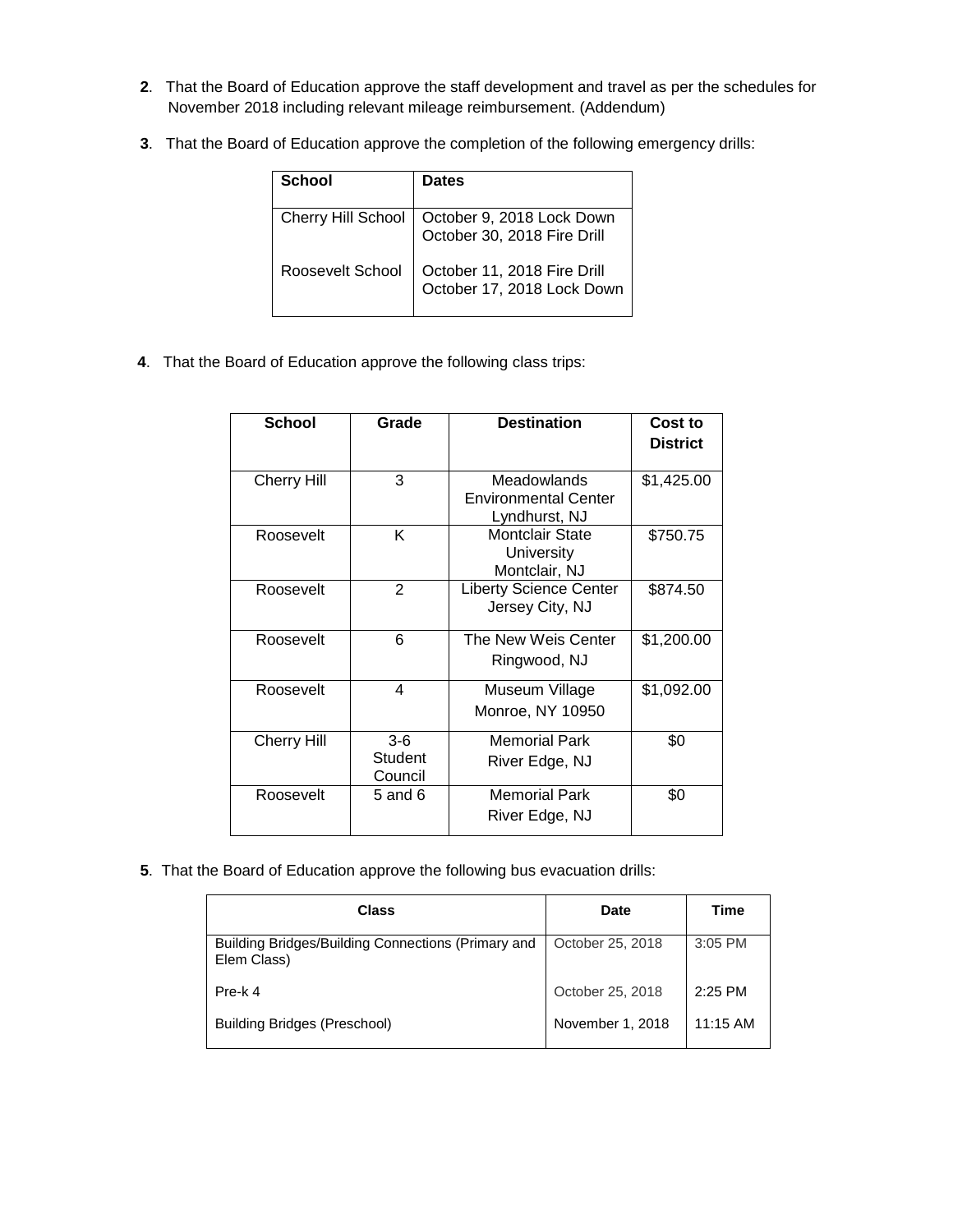**6**. That the Board of Education approve the following bus evacuation drills for Roosevelt School:

| Class   | Date             | Time      |
|---------|------------------|-----------|
| Grade K | November 7, 2018 | 1:40 PM   |
| Grade K | November 7, 2018 | 1:25 PM   |
| Grade 1 | November 7, 2018 | $1:40$ PM |
| Grade 1 | November 7, 2018 | $2:25$ PM |
| Grade 2 | November 7, 2018 | 11:20 AM  |
| Grade 3 | November 7, 2018 | 11:35 AM  |
| Grade 3 | November 7, 2018 | 11:05 AM  |
| Grade 4 | November 7, 2018 | 11:05 AM  |
| Grade 4 | November 7, 2018 | 1:55 PM   |
| Grade 4 | November 7, 2018 | $2:10$ PM |
| Grade 5 | November 7, 2018 | 12:25 PM  |
| Grade 5 | November 7, 2018 | 12:40 PM  |
| Grade 6 | November 7, 2018 | 12:55 PM  |
| Grade 6 | November 7, 2018 | 1:10 PM   |

Motion by Mr. Koth Seconded by Mr. Herbst

Ayes: Mr. Busteed, Ms. Dansky, Mr. Herbst, Mr. Koth, Mrs. Myers Nays: None

**7**. That the Board of Education approve the First Reading of the following policies:

| Policy #    | Title                                                                              |
|-------------|------------------------------------------------------------------------------------|
| 1120        | <b>Board of Education Meetings</b>                                                 |
| 2130        | <b>Principal Evaluation</b>                                                        |
| 2130        | Principal Evaluation Regulation                                                    |
| 3320        | <b>Purchasing Procedures</b>                                                       |
| 4111        | Recruitment, Selection and Hiring - Certificated<br>Staff                          |
| 4119.22     | <b>Conduct and Dress</b>                                                           |
| 4119.26     | <b>Electronic Communication by School Staff</b>                                    |
| 4131/4131.1 | Staff Development, Inservice Education,<br>Visitation, Conferences                 |
| 4231/4231.1 | Staff Development, Inservice Education,<br>Visitation, Conferences (Support Staff) |
| 5141.8      | Sports Related Concussions and Head Injury                                         |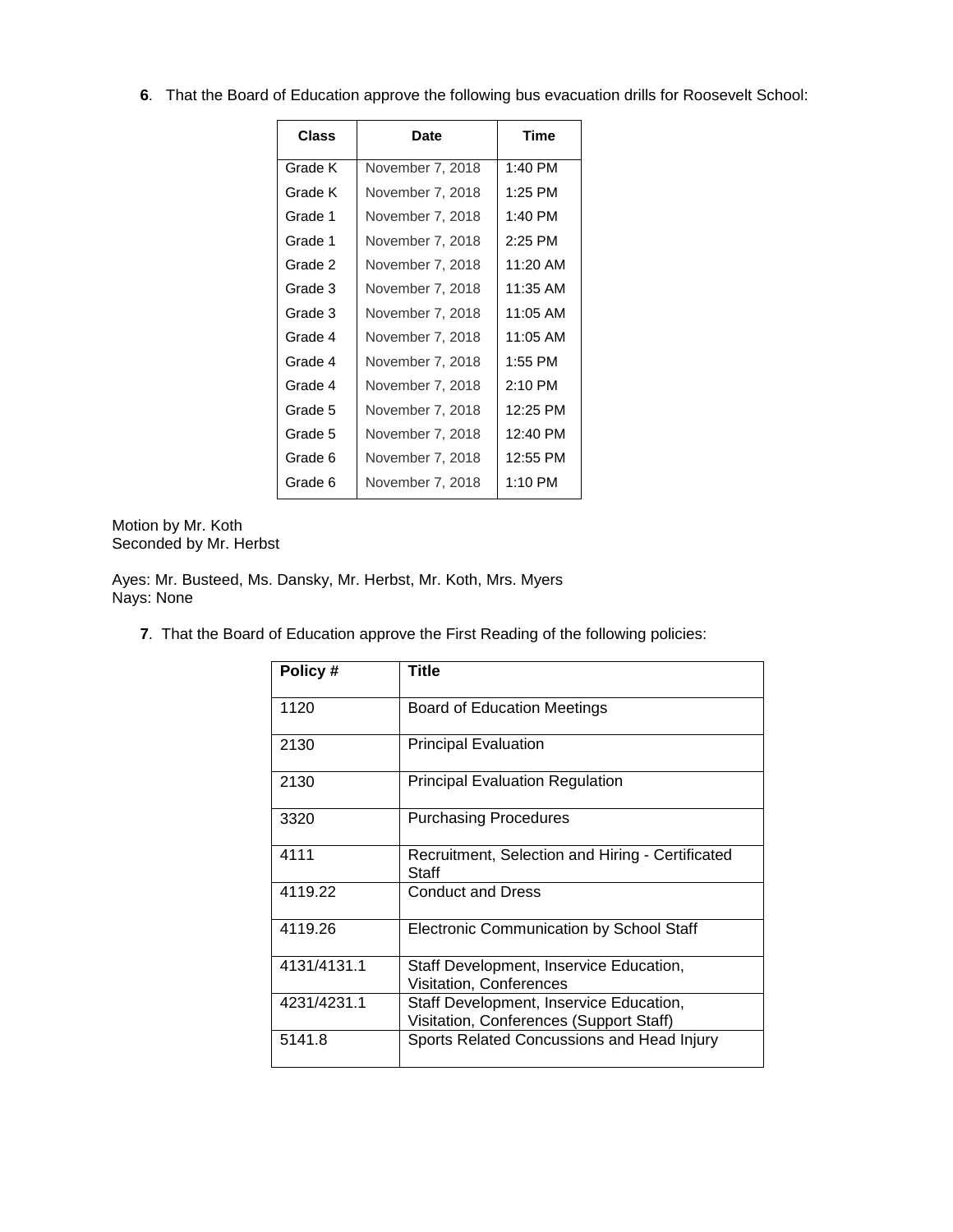| 6142.4  | Physical Education and Health                |
|---------|----------------------------------------------|
| 6142.6  | <b>Academic Support</b>                      |
| 6142.9  | Arts                                         |
| 6142.13 | <b>HIV Prevention Education</b>              |
| 6143    | <b>Curriculum Guides</b>                     |
| 6143.1  | Lesson Plans                                 |
| 6144    | Controversial Issues                         |
| 6145.3  | Publications                                 |
| 6147.1  | Evaluation of Individual Student Performance |
| 6164.2  | Guidance Services                            |
| 1313    | Gifts to School Personnel                    |

Motion by Mr. Herbst Seconded by Mr. Busteed

Ayes: Mr. Busteed, Ms. Dansky, Mr. Herbst, Mrs. Myers Nays: None, Abstained: Mr. Koth

**7A**. That the Board of Education approve the elimination of policies 1200 and 4210

Motion by Ms. Dansky Seconded by Mr. Herbst

Ayes: Mr. Busteed, Ms. Dansky, Mr. Herbst, Mr. Koth, Mrs. Myers Nays: None

#### **B. CURRICULUM/EDUCATION** - None

#### **C. BUILDING & GROUNDS**

**1**. Whereas, The Board of Education of River Edge in the County of Bergen, New Jersey (the "Board"), desires to proceed with a school facilities project consisting generally of:

AIR-CONDITIONING AT ROOSEVELT SCHOOL GYMNASIUM

Whereas, the Board now seeks to take the initial steps in order to proceed with the Project:

NOW, THEREFORE, BE IT RESOLVED BY THE BOARD OF EDUCATION OF THE RIVER EDGE IN THE COUNTY OF BERGEN, STATE OF NEW JERSEY, as follows:

Section 1. In accordance with the requirements of Section 6A:26-3 of the New Jersey Administrative Code, the Board hereby approves the Schematic Plans prepared in connection with the Project and the Board further authorizes the submission of same to the Bergen County Superintendent of Schools and the New Jersey Department of Education for approval. This project is designated "Other Capital" and the Board is not seeking state funding.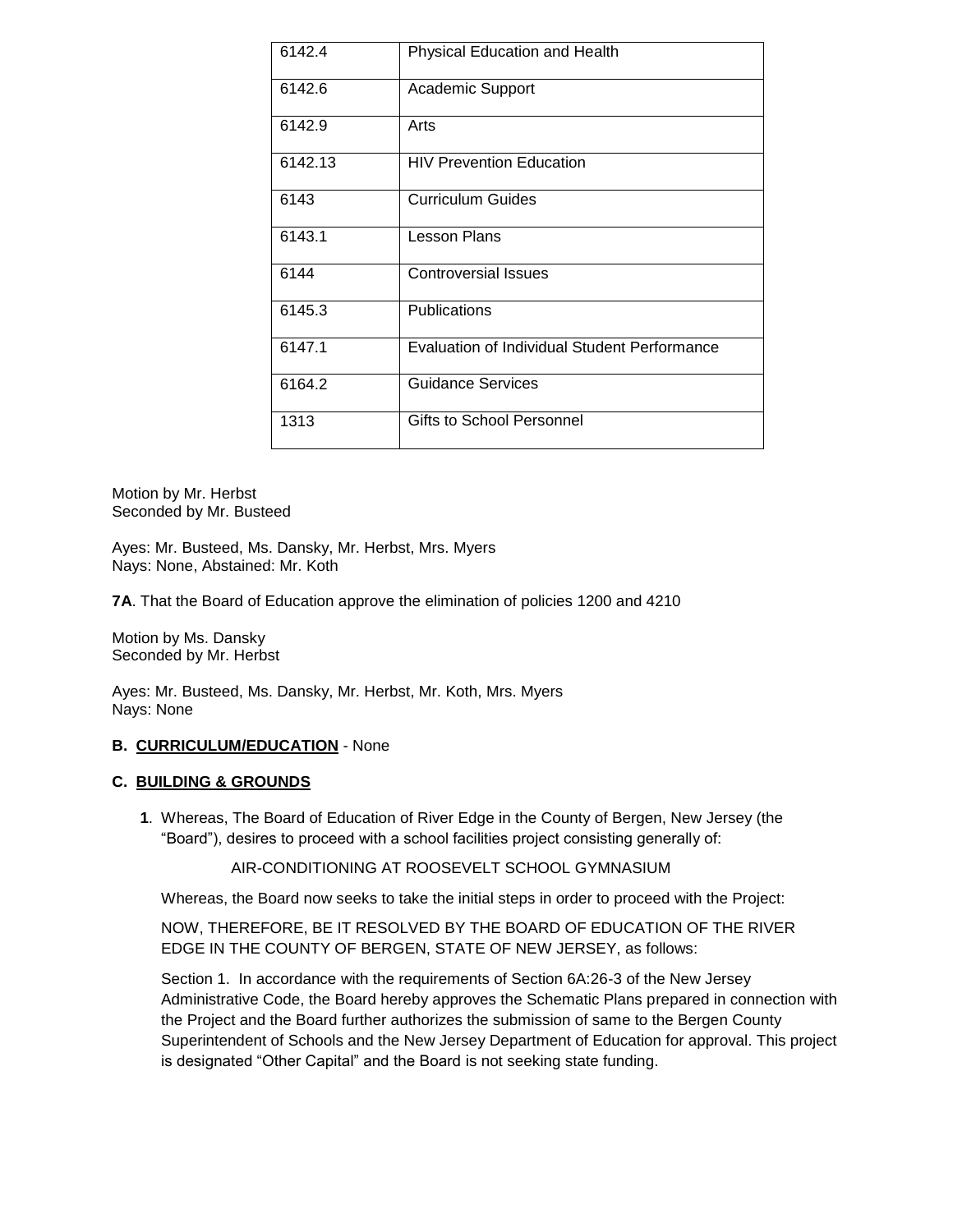Section 2. The Board hereby authorizes the amendment to its Long-Range Facilities Plan in order to reflect the proposed Project.

Section 3. The School Administration and such other officers and agents of the Board as are necessary, including the Board attorney, bond counsel and architect, are hereby authorized to perform such other acts, to execute such other documents and to do such

other things as are necessary to implement the determinations of the Board set forth in this resolution. Including the submission of Information to the New Jersey Department of Education as applicable to the proposed Project.

Section 4. This resolution shall take effect immediately.

Motion by Mr. Busteed Seconded by Ms. Dansky

Ayes: Mr. Busteed, Ms. Dansky, Mr. Herbst, Mr. Koth, Mrs. Myers Nays: None

## **E. PERSONNEL**

- **1**. That the Board of Education accept, with regret, the retirement of Carol Ofshinsky, ABA Aide, effective December 31, 2018.
- **2**. That the Board of Education, with the recommendation of the Superintendent approve Samantha Rosenbloom, BA, Step 2 to continue as Leave Replacement Teacher through June 30, 2019.
- **3**. That the Board of Education, with the recommendation of the Superintendent approve Beth Anne DeMarco, Leave Replacement Teacher, MA, Step 2, effective on or about February 4, 2019 through June 30, 2019.
- **4**. That the Board of Education accept, with regret, the retirement of Judith Albrizio, District Data Coordinator, effective March 1, 2019.

Motion by Ms. Dansky Seconded by Mr. Koth

Ayes: Mr. Busteed, Ms. Dansky, Mr. Herbst, Mr. Koth, Mrs. Myers Nays: None

### **F**. **RIVER EDGE SPECIAL EDUCATION** - None

### **G**. **REGION V ADMINISTRATION & TRANSPORTATION**

- **1**. That the Board of Education approve the bills & claims dated November, 2018 totaling \$482,580.39 including checks #71026 through #71057.
- **2**. That the Board of Education post approve C.I.T.E. ASL Services LLC, Sign Language Interpreter for the 2018-2019 school year.
- **3**. That the Board of Education approve Rosa Scholastic Services, LLC as a new transporter.